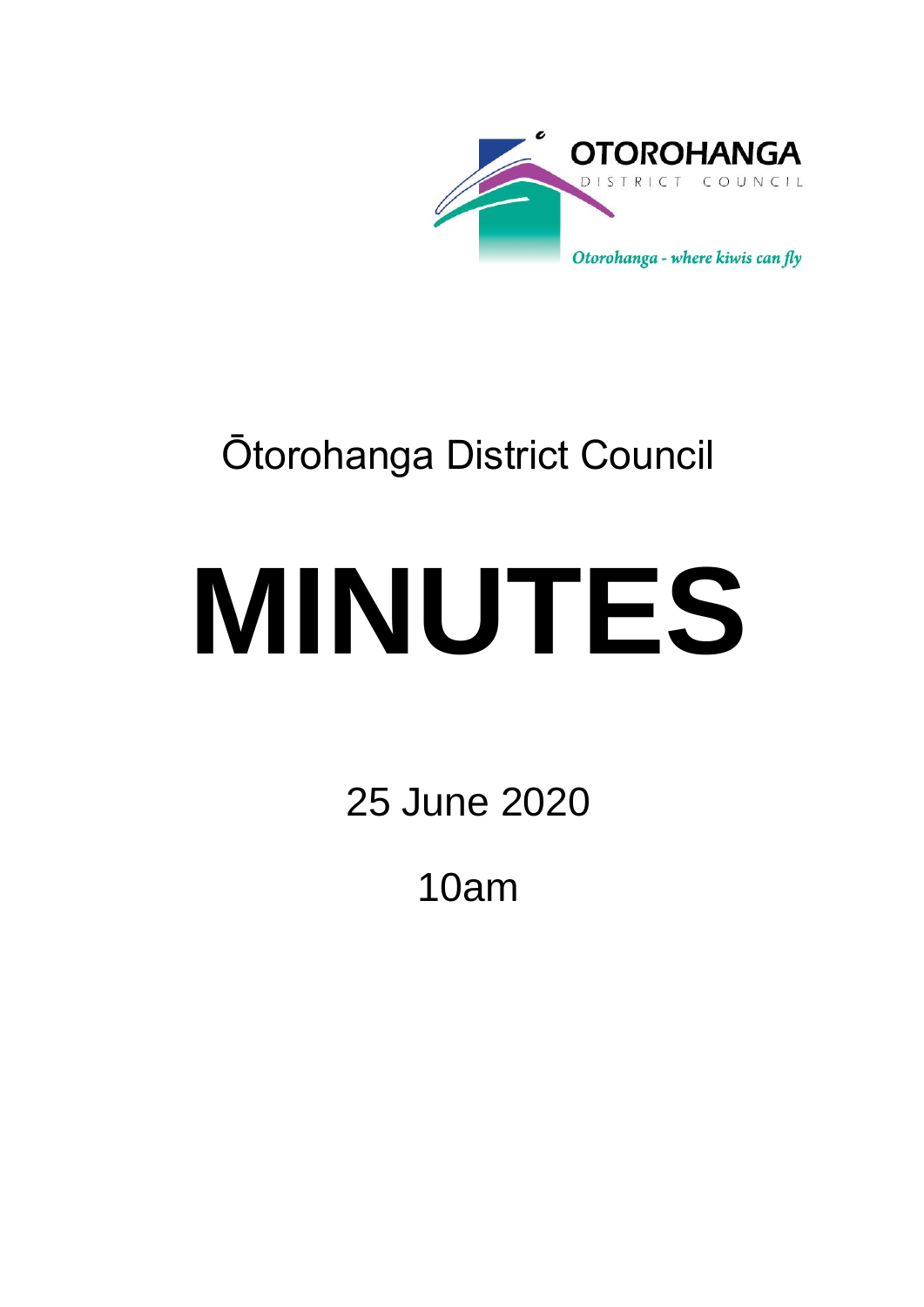#### **ŌTOROHANGA DISTRICT COUNCIL**

25 June 2020

Minutes of an Ordinary meeting of the Ōtorohanga District Council held in the Council Chamber, 17 Maniapoto Street, Ōtorohanga.

#### Tanya Winter **CHIEF EXECUTIVE**

### **MINUTES**

**PRESENT**

**IN ATTENDANCE**

**APOLOGIES**

**REFLECTION / PRAYER / WORDS OF WISDOM (HIS WORSHIP THE MAYOR)**

**DECLARATION OF CONFLICTS OF INTEREST**

**CONFIRMATION OF MINUTES ŌTOROHANGA DISTRICT COUNCIL 26 MAY 2020**

**RECEIPT OF MINUTES ŌTOROHANGA COMMUNIY BOARD 3 JUNE 2020**

**REPORTS**

| <b>ITEM 83</b>           | <b>CHIEF EXECUTIVE REPORT 26 MAY - 24 JUNE 2020</b>             | 1            |
|--------------------------|-----------------------------------------------------------------|--------------|
| <b>ITEM 84</b>           | <b>OTOROHANGA KIWI HOUSE LOAN AGREEMENT</b>                     | $\mathbf{2}$ |
| ITEM 85                  | ANNUAL PLAN 2020/21                                             | 3            |
| ITEM 86                  | <b>RATES RESOLUTION 2020/21</b>                                 | 5            |
| <b>ITEM 87</b>           | <b>KAWHIA WATER SUPPLY FUTURE PROOFING - AQUIFER ASSESSMENT</b> | 10           |
| <b>ITEM 88</b>           | <b>PLANNING REPORT FOR JANUARY TO MARCH 2020</b>                | 10           |
| <b>ITEM 89</b>           | <b>ANIMAL CONTROL OFFICERS REPORT FOR JANUARY TO MARCH 2020</b> | 10           |
| <b>COUNCILLOR UPDATE</b> |                                                                 | 10           |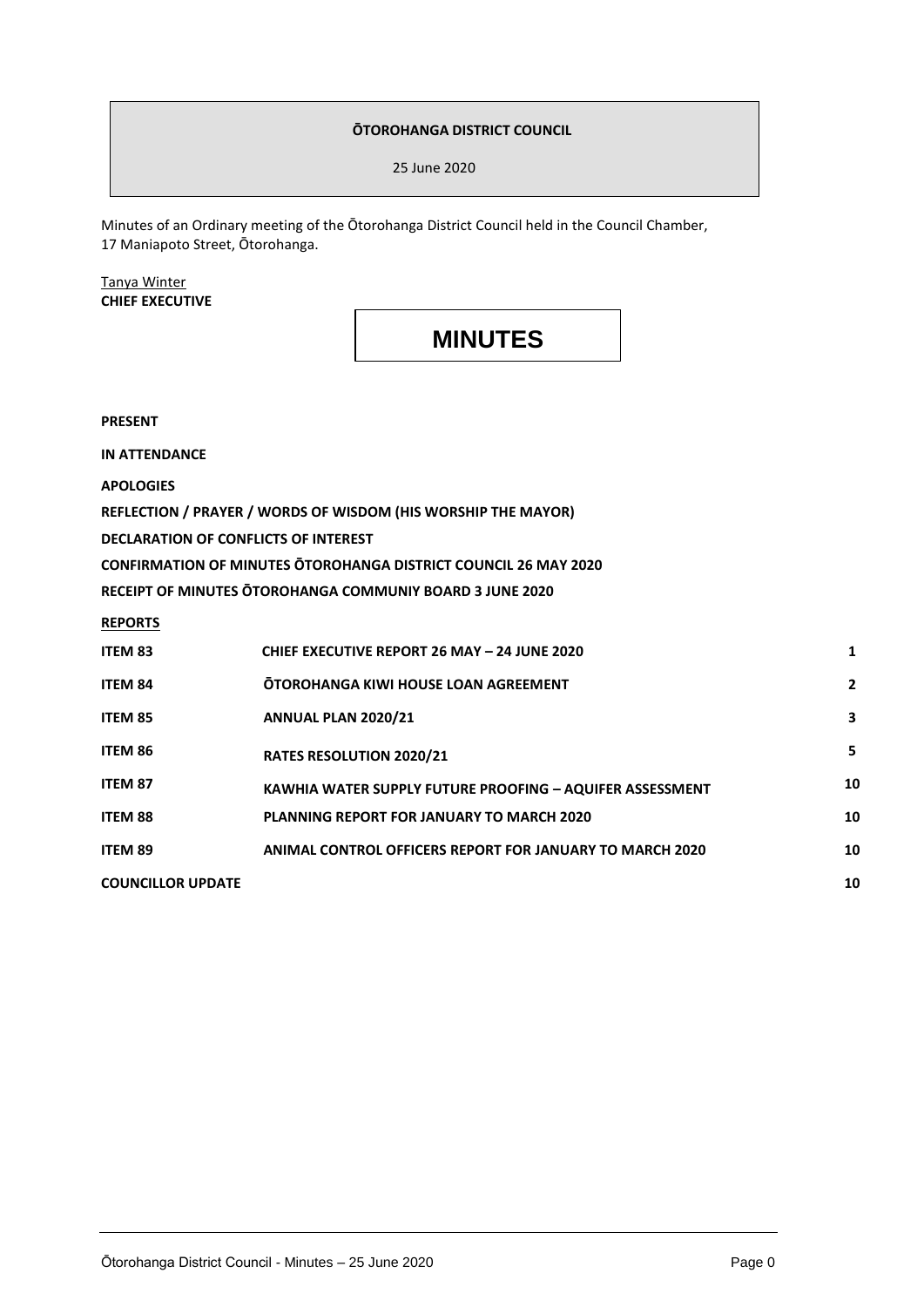#### **PRESENT**

His Worship the Mayor MM Baxter, Councillors K Christison, B Ferguson, R Johnson, K Jeffries, RA Klos and A Williams

#### **IN ATTENDANCE**

Ms. T. Winter (Chief Executive), Messrs., A Loe (Group Manager Environment), R, Brady (Group Manager Engineering), G Bunn (Group Manager Corporate), B O'Callaghan (Finance Manager) and CA Tutty (Governance Supervisor)

His Worship declared the meeting open and welcomed those present.

He extended a special welcome to newly elected Ōtorohanga Ward member Mr. Rodney Dow, who will be sworn in at Council's meeting to be held on 21 July 2020.

#### **REFLECTION / PRAYER / WORDS OF WISDOM**

Councillor Jeffries recited both in Maori and English the following: May the calm be widespread, May the sea glisten like the greenstone, And may the shimmer of summer ever dance across your pathway.

#### **DECLARATION OF CONFLICTS OF INTEREST**

His Worship asked members whether they had any declarations of conflicts of interest.

No declarations of conflicts of interest were received.

#### **CONFIRMATION OF MINUTES – ŌTOROHANGA DISTRICT COUNCIL – 16 JUNE 2020**

**RESOLVED** that the minutes of the meeting of the Ōtorohanga District Council held on 16 June 2020, as circulated, be approved as a true and correct record of that meeting and the recommendations contained therein be adopted.

#### **COUNCILLOR FERGUSON / COUNCILLOR JEFFRIES**

Councillor Williams referred to page 6 of the minutes, the 'Councillor Update' under her name and clarified the second bullet point in that the Joint Committee recommended to the Waikato Regional Council three business case studies which were approved as part of their Long Term Plan".

#### **ITEM 83 CHIEF EXECUTIVE REPORT 26 MAY – 24 JUNE 2020**

The Chief Executive referred to her report highlighting the following:

- a) Following the move to Alert Level 1, all staff are currently back in the Office however, staff are on alert ready to transition back should the need arise.
- b) With reference to the Long Term Plan this will be a massive project with Roadshows being held around the District to obtain feedback.

Councillor Klos referred to the use of Technology for meetings and expressed concern as to how poorly served members are with the introduction of Zoom meetings.

The Chief Executive replied that Council will continue to meet in person however, local authorities have been given provision to meet remotely currently up to 24 September 2020.

**Resolved** that the Chief Executives report for the period 26 May to 24 June 2020 be received.

#### **HIS WORSHIP / COUNCILLOR JOHNSON**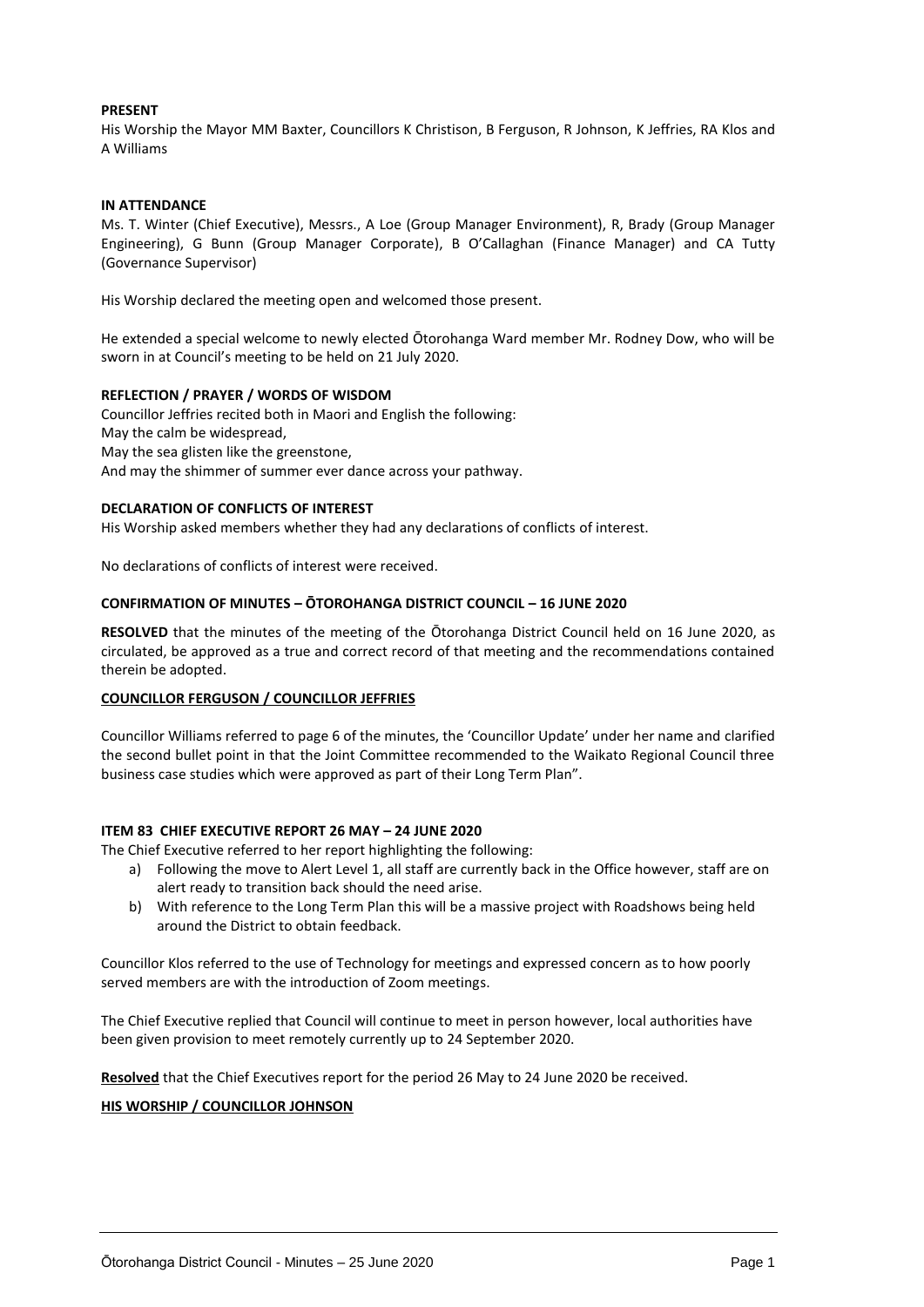#### **ITEM 84 ŌTOROHANGA KIWI HOUSE LOAN AGREEMENT**

The Group Manager Corporate referred members to his report advising that Council received submissions on a \$2 million loan to the Ōtorohanga Kiwi House at it's meeting held 16 June 2020.

He said 17 submissions were received with 16 in support of the loan and 1 submission indicating that the loan should be deferred until there is more certainty around international tourism as a result of the COVID-19 pandemic.

Council has indicated that they were in support of advancing a \$2m loan to the Ōtorohanga Kiwi House now and this report relates to the approval and conditions of the loan.

His Worship reported there may be two additional resolutions to those detailed in the report regarding an appointment of a Trustee to the Trust and to give delegated authority to the Chief Executive and Mayor to finalise the terms and conditions of the loan agreement.

During discussion the following matters were raised-

- a) Assurance be obtained from DOC that they will continue with the breeding and housing of Kiwi.
- b) Assurance from DOC that there is no intention to review how Kiwi are managed in New Zealand.
- c) DOC commissions rest on facilities being up to date for animal welfare.
- d) When asked individual members expressed support for the recommendations and the additional two resolutions.

#### **Resolved** that

- 1) After consideration of submissions received Council resolves to support the proposed redevelopment of the Ōtorohanga Kiwi House with a \$2 million Loan
- 2) The Loan terms and conditions be adopted as detailed below;
- 3) As a condition of the Loan, provision is made in the Ōtorohanga Kiwi House Charitable Trust deed for Council to appoint a Trustee to the Trust, and that this process is completed by 31 December 2020.
- 4) The Chief Executive and Mayor be given delegated authority to finalise the Terms and Conditions of the Loan agreement, if, in the opinion of the Chief Executive and Mayor, the conditions vary from what was originally intended by Council, a report would come to Council to approve those changes.

| <b>Item</b>          | <b>Term</b>                                               | Comment                                                                                                                                                                                                                                                                               |
|----------------------|-----------------------------------------------------------|---------------------------------------------------------------------------------------------------------------------------------------------------------------------------------------------------------------------------------------------------------------------------------------|
| Entity               | Ōtorohanga Kiwi House Charitable Trust (OKH)              |                                                                                                                                                                                                                                                                                       |
| Amount               | \$2M                                                      |                                                                                                                                                                                                                                                                                       |
| Term                 | 10 years from first draw down (expected 2 July<br>2020)   | Draw down to repay Otorohanga<br>Zoological Society (OZS) BNZ loan<br>and remove guarantee                                                                                                                                                                                            |
| <b>Interest Rate</b> | 2.95% per annum                                           |                                                                                                                                                                                                                                                                                       |
| Repayment            | Start 1 July 2022, interest and principle as<br>scheduled | First 2 years no payments. Loan<br>Schedule with repayment dates<br>for 8 years will be attached to the<br>Loan Agreement.                                                                                                                                                            |
| Security             | None                                                      | The assets are all on council<br>reserve land and would have little<br>value if business fails.<br>The leases (when updated $-$ but<br>currently)<br>have no rights of<br>transfer<br>without<br>council's<br>approval.<br>Until assets transfer From OZS<br>then OKH have no assets. |

#### **Ōtorohanga Kiwi House Loan Agreement Terms**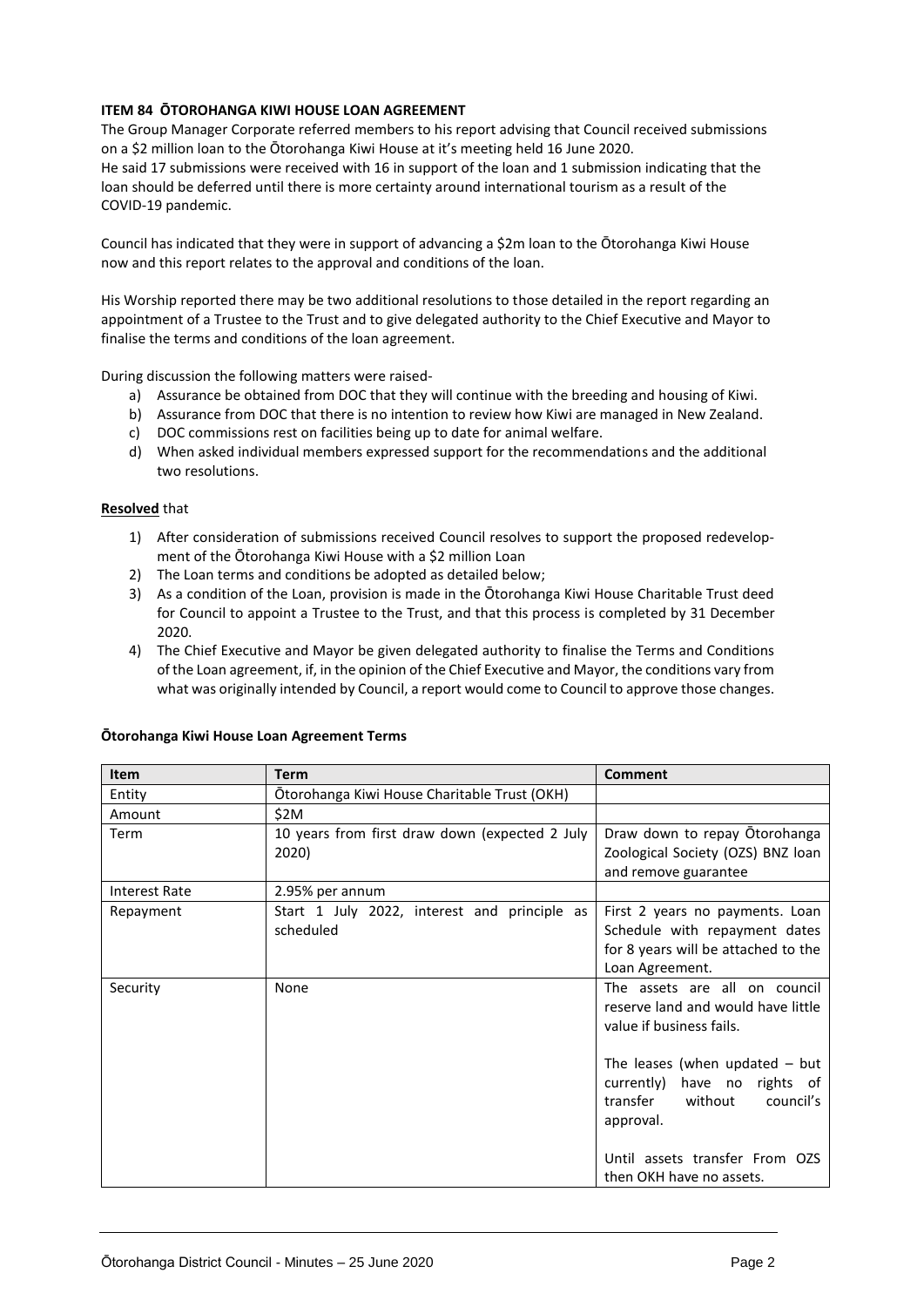| Ranking                         | This loan ranks behind a loan of up to \$1 million<br>pledged by The Otorohanga Charitable Trust. | This is in the event of the business<br>failing. There is no security<br>anyway.<br>Both loans would be paid as per |
|---------------------------------|---------------------------------------------------------------------------------------------------|---------------------------------------------------------------------------------------------------------------------|
|                                 |                                                                                                   | scheduled otherwise.                                                                                                |
| <b>BNZ</b><br>Loan<br>to<br>and | OZS BNZ loan guaranteed by Council to be repaid                                                   | Note funds must be paid to OKH                                                                                      |
| Guarantee                       | on 2 July 2020 and Council's Guarantee                                                            | first. May need separate MOU to                                                                                     |
|                                 | extinguished.                                                                                     | ensure that OKH repay OZS loan.                                                                                     |
| Use of funds                    | The loan may only be used for the capital costs of                                                | The funds must not be used for                                                                                      |
|                                 | the redevelopment as outlined in the Kiwi House                                                   | operational costs                                                                                                   |
|                                 | Business Case dated May 2020.                                                                     |                                                                                                                     |
| Drawdowns                       | Funds will only be released quarterly based on                                                    |                                                                                                                     |
|                                 | capital estimates for the forthcoming 3 months.                                                   |                                                                                                                     |
| <b>Accountability Clauses</b>   |                                                                                                   |                                                                                                                     |
| <b>Transfer of Assets</b>       | Formal confirmation that the assets and liabilities                                               |                                                                                                                     |
|                                 | of OZS have transferred to OKH and any assets or                                                  |                                                                                                                     |
|                                 | liabilities remaining in OZS.                                                                     |                                                                                                                     |
| Quarterly report to The         | Provide an income and expenditure up-<br>1.                                                       | information<br><b>This</b><br>would<br>be                                                                           |
| <b>Chief Executive</b>          | date on the capital expenditure, grants,                                                          | reviewed by GM Corporate.                                                                                           |
|                                 | loans and other funding available to the                                                          |                                                                                                                     |
|                                 | Redevelopment project compared to                                                                 | This<br>information<br>might<br>be                                                                                  |
|                                 | forecast - within 10 working days of                                                              | commercial<br>confidential,<br>and                                                                                  |
|                                 | each Quarter starting for the Quarter                                                             | subject to LGOIMA.                                                                                                  |
|                                 | ended 30 September 2020                                                                           |                                                                                                                     |
|                                 | Updated forecast of income and capital<br>2.                                                      | Public statements / reports on the                                                                                  |
|                                 |                                                                                                   |                                                                                                                     |
|                                 | expenditure for next Quarter. - within                                                            | performance of the OKH by                                                                                           |
|                                 | 10 working days of each Quarter                                                                   | Council should be available to the                                                                                  |
|                                 | Income and expenditure statement on<br>3.                                                         | OKH 5 days prior to becoming                                                                                        |
|                                 | operating income and expenditure -                                                                | public.                                                                                                             |
|                                 | within 10 working days of each Quarter                                                            |                                                                                                                     |
|                                 | Analysis of visitor numbers for the quar-<br>4.                                                   |                                                                                                                     |
|                                 | ter compared to projected for that quar-                                                          |                                                                                                                     |
|                                 | ter, and the same period of the previous                                                          |                                                                                                                     |
|                                 | year - within 10 working days of each                                                             |                                                                                                                     |
|                                 | Quarter                                                                                           |                                                                                                                     |
| Audited<br>Financial            | Presented by OKH to Council Annually no later                                                     |                                                                                                                     |
| Statements                      | than 30 June of each year in Public meeting.                                                      |                                                                                                                     |
|                                 | (Assume March balance date)                                                                       |                                                                                                                     |

#### **HIS WORSHIP / COUNCILLOR FERGUSON**

#### **ITEM 85 ANNUAL PLAN 2020/21**

The Finance Manager presented the 2020/21 Annual Plan and highlighted the following changes from the 2018 - 2028 Long Term Plan.

- Land Transport a reduction and reallocation of capital expenditure and associated decreases in revenue. This decrease and reallocation relates to moving some projects forward and doing them in years prior to when they were identified in the Long Term Plan.
- Water Supply an increase in capital expenditure, this relates to planned work at the Tihiroa Water Treatment Plant as well as pipeline renewals and the replacement of the Kawhia Clarifier Tank.
- Sewerage Treatment and Disposal an increase in capital expenditure for the construction of a fence around the treatment ponds and the coagulation trial and AMD treatment.
- Flood Protection and Control Works increased capital expenditure for relining the discharge pipe at the Huiputea Flood Station.
- Stormwater Drainage The inclusion of \$50,000 for development renewals.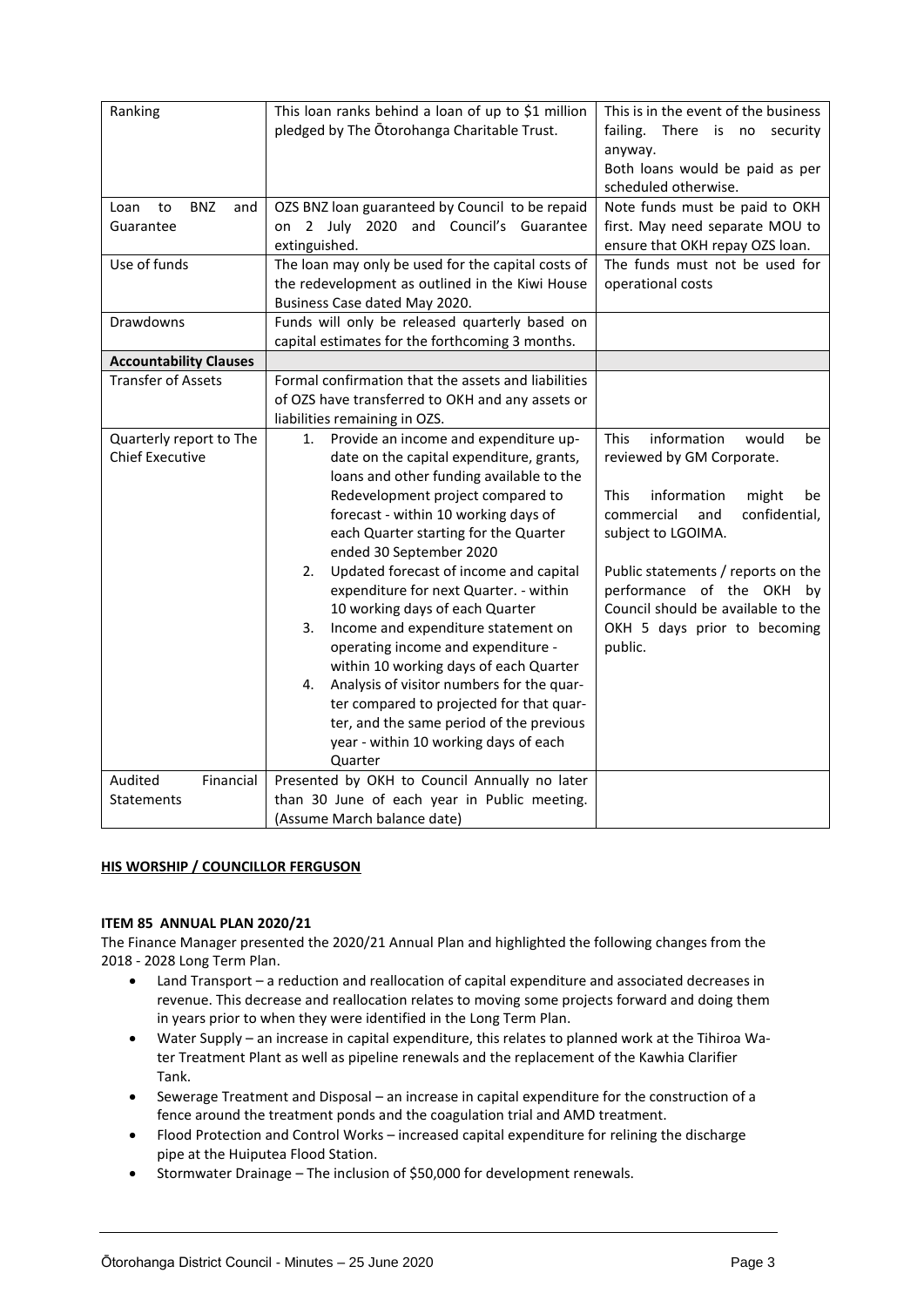- Community Services repairs to the outdoor swimming pool and the installation of the heating in the Pensioner Housing and new capital items that were not in the 2018 – 2028 Long Term Plan.
- Additional Reserve improvements have been identified, including piping some open drains. These were also not included in the 2018 – 2028 Long Term Plan.
- Regulatory Services Increases in the costs of the Environmental Health, Building Control and Environmental Services Managers functions. The Building Control increase relates to increased staff training requirements arising from Central Government Legislation.
- Environmental Health increase relates to increased costs of meeting the requirements of the various legislation covered by these acts, including increased resource requirements.
- Increase also relates to additional staffing resources, including moving the Economic and Community Development Manager from the Governance and Leadership group of activities.
- Community Development the removal of the sales of properties associated with the development proposed in previous years.
- Governance and Leadership inclusion of budget within the Corporate Planning function to enable additional work towards the next Long Term Plan review, including increased Community consultation.
- An amount of \$500,000 has been put aside for COVID-19 Economic Recovery requirements as may be needed. This is funded from existing Council reserves and does not have a rates impact.
- Additional costs in Democratic Process relate to the move to a pool for paying Councillors as determined by the Remuneration Authority.

The Finance Manager informed members that the average rate increases for the 2020/21 year are as follows:

Rural Area – 1% Ōtorohanga Community – 2.49% Kawhia / Aotea Community – 1.71% Overall (District) – 1.43%

He also reported that there has been no changes to Council's Fees and Charges.

During discussion the following issues were raised:

- No provision for future developments.
- To be more proactive in regards to recycling.

**Resolved** that the Annual Plan 2020-21 be adopted.

#### **COUNCILLOR JEFFRIES / COUNCILLOR FERGUSON**

The Group Manager Corporate expressed his personal thanks to the Finance Manager for the extraordinary amount of work and time put in the preparation of the Annual Plan particularly during the COVID-19 lockdown.

His Worship endorsed the comments.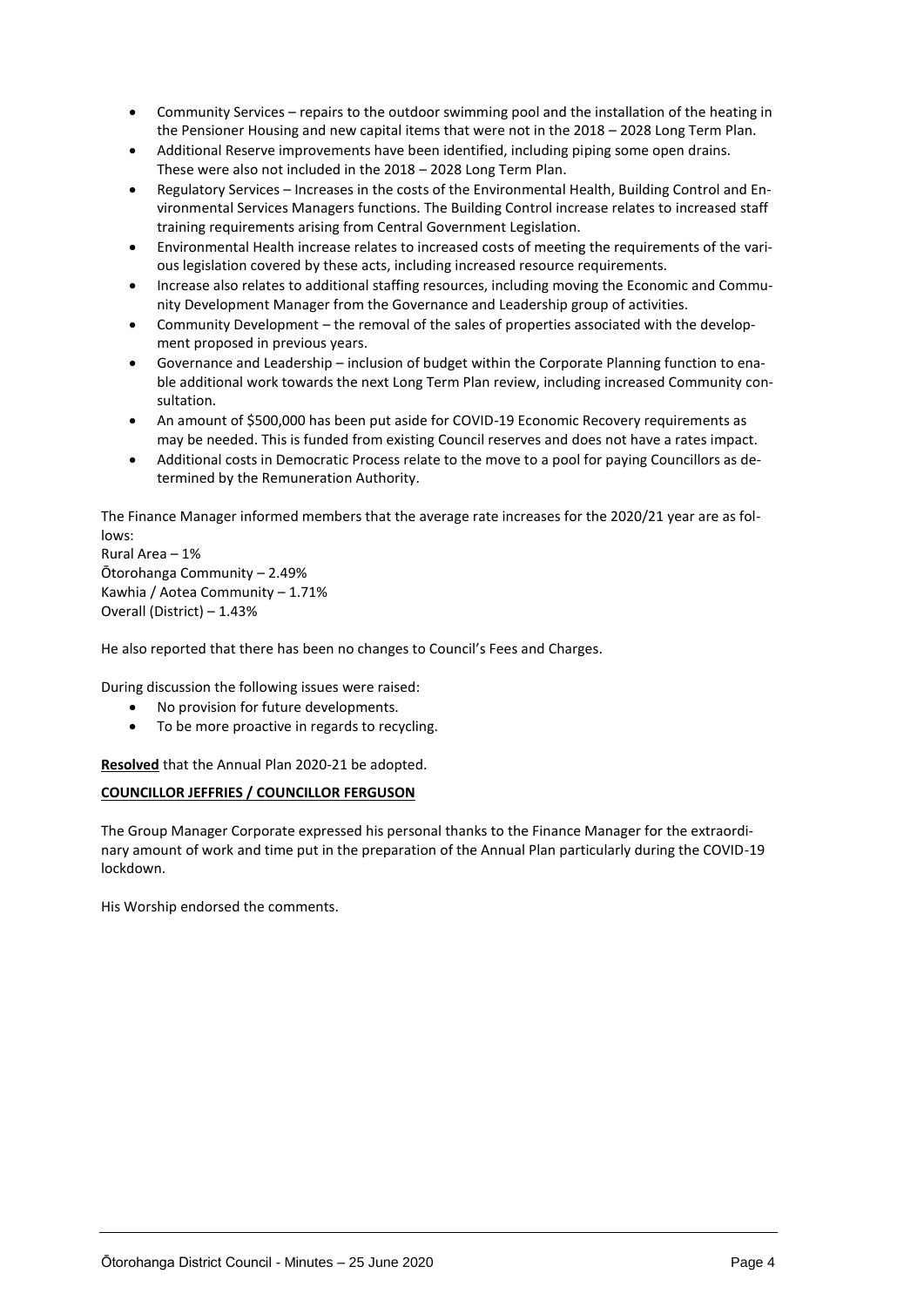#### **ITEM 86 RATES RESOLUTION 2020/21**

The Group Manager Corporate informed members that following on from the Annual Plan resolution gives Council the authority to set the rates for the forthcoming year.

#### **Resolved** that

the Ōtorohanga District Council sets the following rates under the Local Government (Rating) Act 2002, on rating units in the district for the financial year commencing 1 July 2020 and ending on 30 June 2021.

All rates and amounts are plus GST at the prevailing rate. (The prevailing rate is currently 15%)

#### **1. ŌTOROHANGA DISTRICT**

a. General Rate

A General Rate set under section 13 of the Local Government (Rating) Act 2002 of 0.0005989 cents in the dollar on the capital value of all rating units.

b. Uniform Annual General Charge

A Uniform Annual General Charge of \$399.87000 per rating unit, set under section 15 of the Local Government (Rating) Act 2002.

#### **2. ŌTOROHANGA RURAL**

a. Rural Targeted Rate

A Targeted Rate set under section 16 of the Local Government (Rating) Act 2002 of 0.0000340 cents in the dollar on the capital value of all rating units within the Ōtorohanga District with the exception of the Ōtorohanga Community and Kawhia Community areas.

b. Separate Uniform Targeted Rate

A Targeted Rate set under section 16 of the Local Government (Rating) Act 2002 of \$170.13000 per rating unit on all rating units within the Ōtorohanga District with the exception of the Ōtorohanga and Kawhia Community areas.

#### **3. ŌTOROHANGA COMMUNITY**

#### a. Ōtorohanga Community Targeted Rate

A Targeted Rate set under section 16 of the Local Government (Rating) Act 2002 on every rating unit within the Ōtorohanga Community area, assessed on a differential basis as described below:

- i. a rate of 0.0005864 cents in the dollar of capital value on every rating unit in the "commercial" category.
- ii. a rate of 0.0002346 cents in the dollar of capital value on every rating unit in the "residential" category.
- b. Ōtorohanga Community Uniform Targeted Rate

A Targeted Rate set under section 16 of the Local Government (Rating) Act 2002 of \$207.61000 per rating unit on all rating units within the Ōtorohanga Community area

#### **4. KAWHIA COMMUNITY**

a. Kawhia Community Targeted Rate

A Targeted Rate set under section 16 of the Local Government (Rating) Act 2002 of 0.0003643 cents in the dollar of capital value on all rating units within the Kawhia Community area.

b. Kawhia Community Uniform Targeted Rate

A Targeted Rate set under section 16 of the Local Government (Rating) Act 2002 of \$117.16000 per rating unit on all rating units within the Kawhia Community area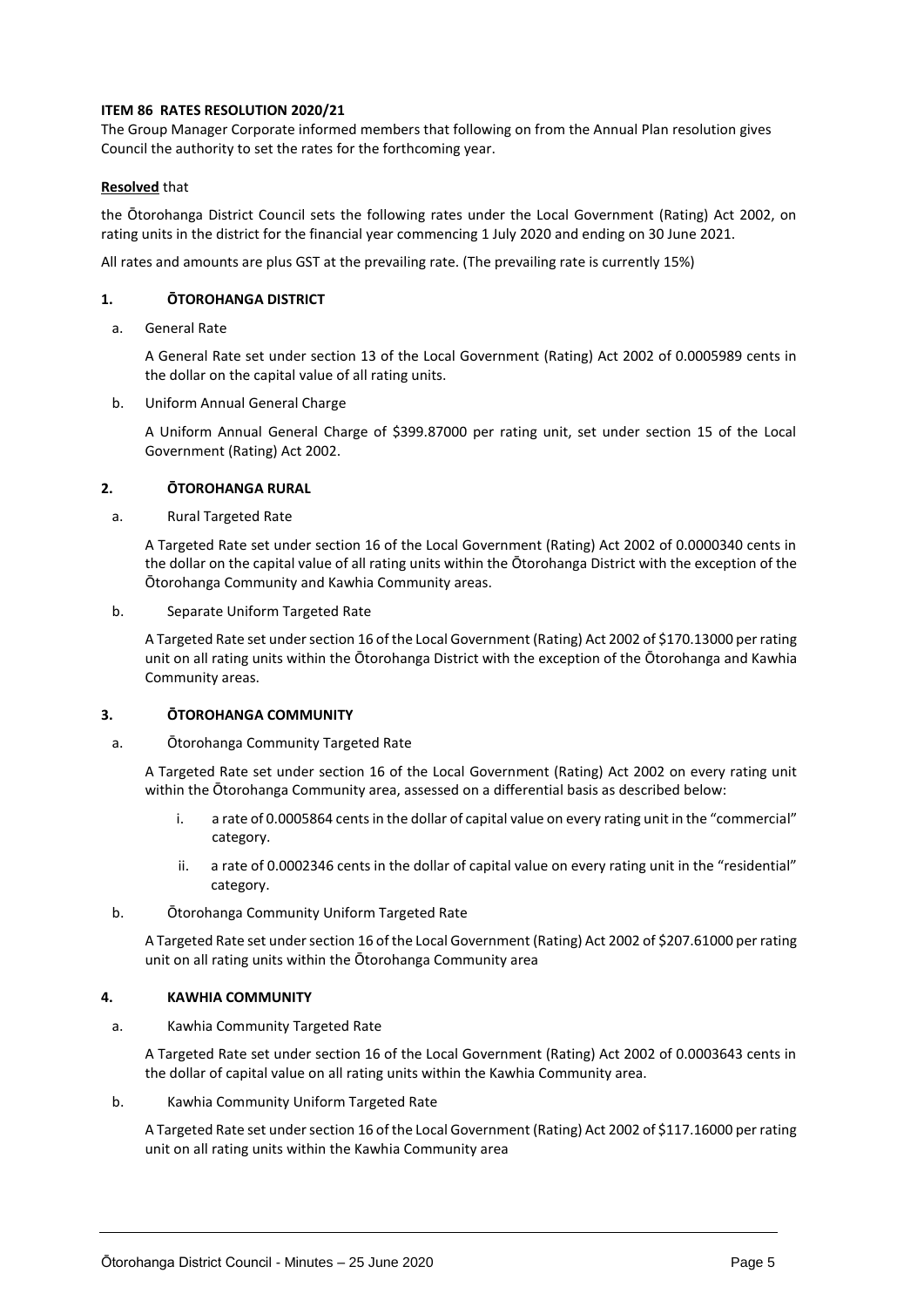#### **5. TARGETED LOAN RATES**

a. Ōtorohanga Sewage Treatment Loan Rate

A Targeted Rate set under section 16 of the Local Government (Rating) Act 2002 on every rating unit within the Ōtorohanga Community area, assessed on a differential basis as described below:

- i. a rate of 0.0002105 cents in the dollar of capital value on every rating unit in the "commercial" category.
- ii. a rate of 0.0000842 cents in the dollar of capital value on every rating unit in the "residential" category.
- b. Ōtorohanga Water Supply Loan Rate

A Targeted Rate set under section 16 of the Local Government (Rating) Act 2002 on every rating unit within the Ōtorohanga Community area, assessed on a differential basis as described below:

- i. a rate of 0.0000211 cents in the dollar of capital value on every rating unit in the "commercial" category.
- ii. a rate of 0.0000105 cents in the dollar of capital value on every rating unit in the "residential" category.
- c. Kawhia Water Supply

A Targeted Rate set under section 16 of the Local Government (Rating) Act 2002 of 0.0000794 cents in the dollar of capital value on all rating units within the Kawhia Community area.

d. Arohena Rural Water Supply

A Targeted Rate set under section 16 of the Local Government (Rating) Act 2002 of 0.0000538 cents in the dollar of capital value on all rating units within the Arohena Rural Water Supply Area.

e. Aotea Erosion Protection

A Targeted Rate set under section 16 of the Local Government (Rating) Act 2002 of \$367.71000 per rating unit on all rating units within the Aotea Community.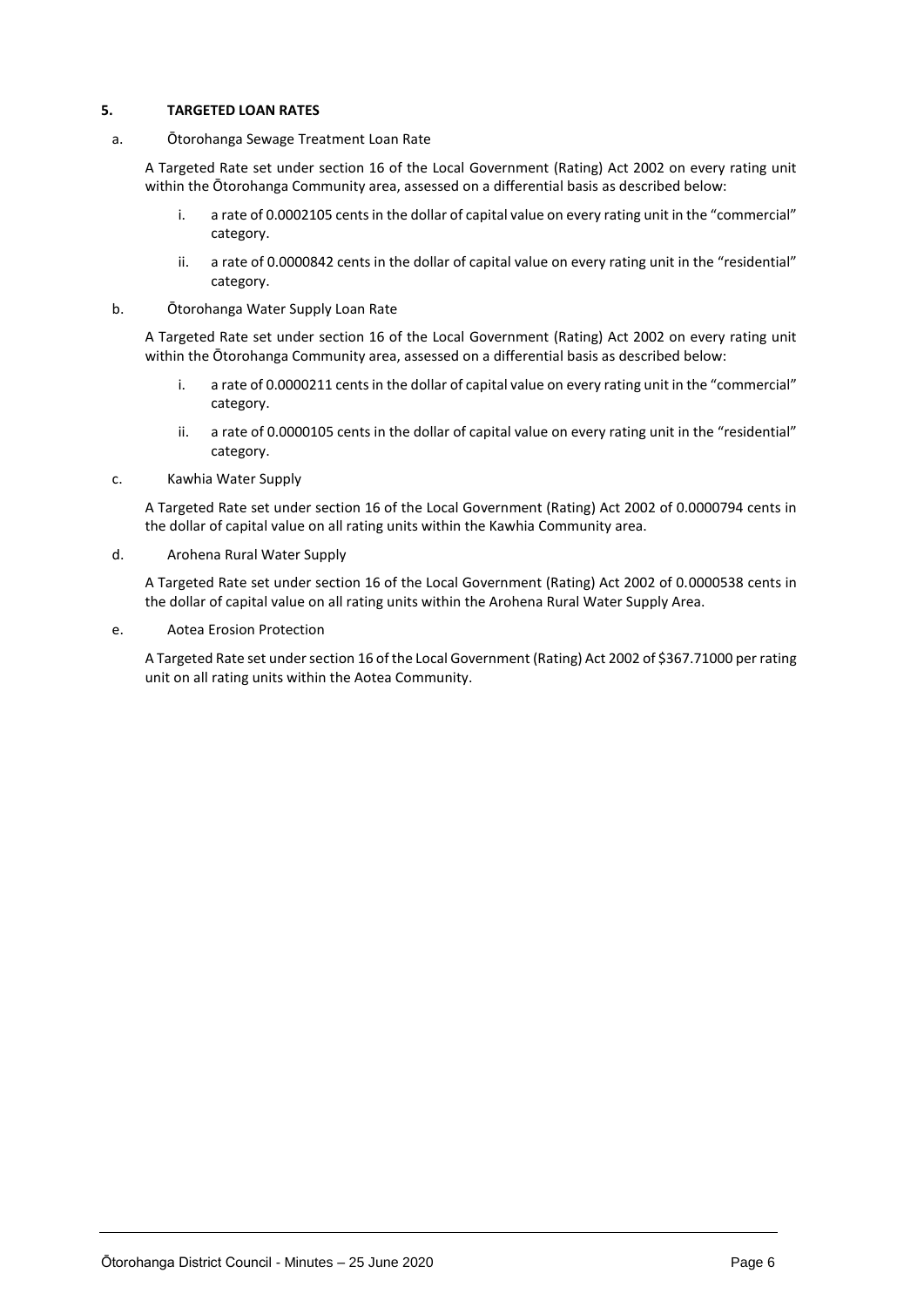#### **6. TARGETED RATES**

#### a. Roading

- i. A Targeted Rate set under section 16 of the Local Government (Rating) Act 2002 made of 0.0007330 cents in the dollar of capital value on all rating units within the Ōtorohanga District.
- ii. A Targeted Rate set under section 16 of the Local Government (Rating) Act 2002 of \$322.63000 per rating unit on all rating units within the Ōtorohanga District.

#### b. Security Patrol

- i. A Targeted Rate set under section 16 of the Local Government (Rating) Act 2002 of 0.0006493 cents in the dollar of capital value on all rating units within the "Security Patrol Area" in the Ōtorohanga Community.
- ii. A Targeted Rate set under section 16 of the Local Government (Rating) Act 2002 of \$379.70000 per rating unit on all rating units within the "Security Patrol Area" in the Ōtorohanga Community.
- c. Ōtorohanga CBD Development Rate
	- i. A Targeted Rate of 0.0000941 cents in the dollar on the capital value of all rating units in the "commercial" category of the Ōtorohanga Community.
	- ii. A Uniform Targeted Rate of \$181.62000 per rating unit on each rating unit in the "commercial" category of the Ōtorohanga Community.

#### d. Aotea Erosion Targeted Rate

A Targeted Rate set under section 16 of the Local Government (Rating) Act 2002 of \$85.02000 per rating unit on all rating units within the Aotea Community.

#### e. District Halls

A Targeted Rate set under section 16 of the Local Government (Rating) Act 2002 for all rating units within the defined hall areas as follows:

| <b>HALL SEPARATE RATING DIS-</b><br><b>TRICT</b> | <b>RATE IN S</b> | <b>RATING SYSTEM</b> | <b>UNIFORM</b><br><b>ANNUAL</b><br><b>CHARGE</b> |                 |
|--------------------------------------------------|------------------|----------------------|--------------------------------------------------|-----------------|
| Arohena                                          | 0.0000050        | capital value        | \$45.00                                          | Per rating unit |
| Kio Kio                                          | 0.0000090        | capital value        | \$20.00                                          | Per rating unit |
| Tokanui Crossroads                               | ۰                |                      | \$20.00                                          | Per rating unit |
| Puketotara/ Ngutunui                             | 0.0000030        | capital value        | \$9.00                                           | Per rating unit |
| Otewa                                            |                  |                      | \$18.00                                          | Per rating unit |
| Honikiwi                                         | 0.0000130        | capital value        | -                                                |                 |

#### **7. TARGETED REFUSE RATES**

#### **Ōtorohanga Community**

A Targeted Rate set under section 16 of the Local Government (Rating) Act 2002 of \$106.29000 per separately used or inhabited part on all rating units within the Ōtorohanga Refuse Collection Area. **Kawhia Community**

A Targeted Rate set under section 16 of the Local Government (Rating) Act 2002 of \$230.59000 in respect of each separately used or inhabited part of a rating unit in the Kawhia Refuse Collection Area.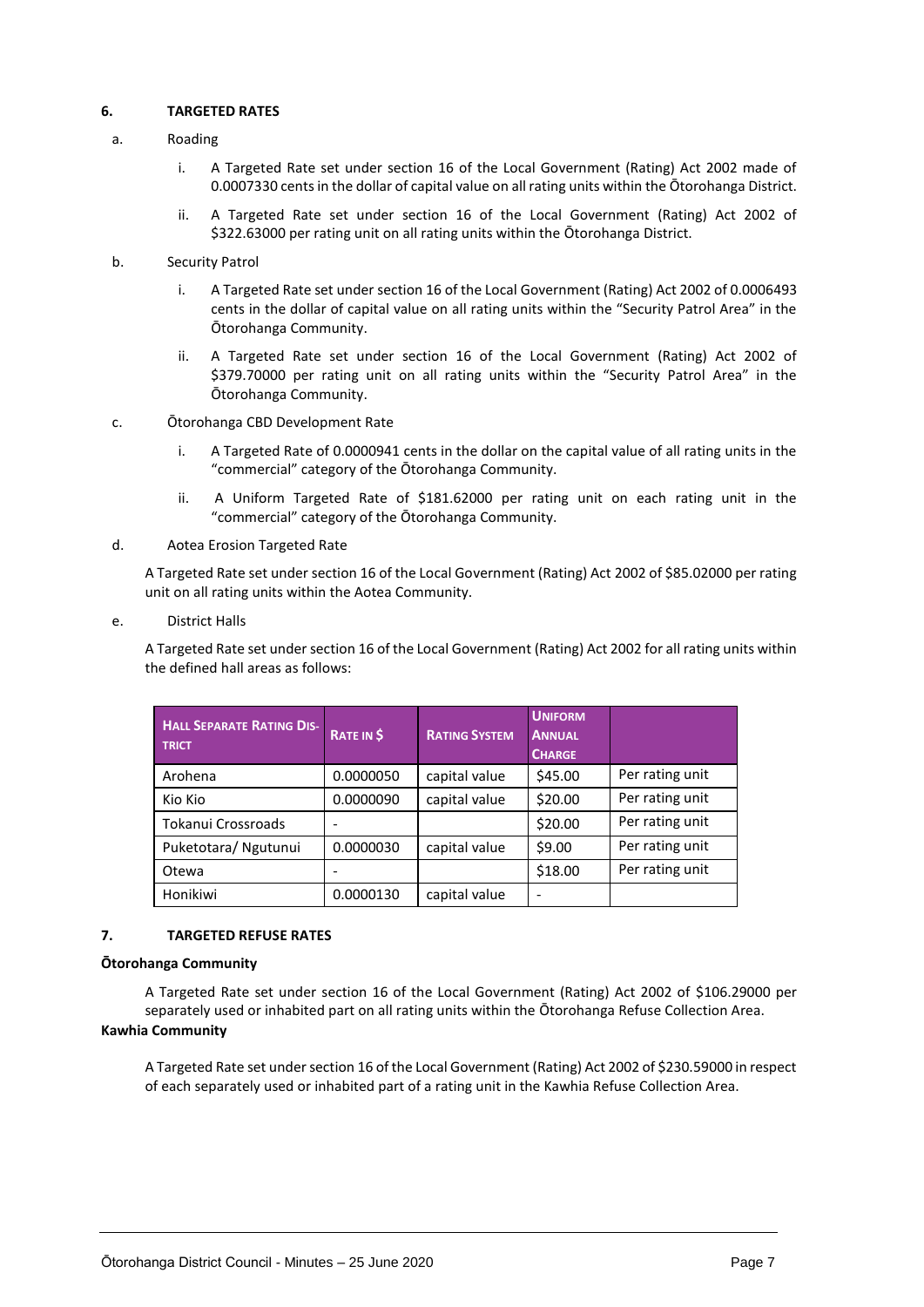#### **8. TARGETED WATER RATES**

Kawhia Community

c. A Targeted Rate set under section 16 of the Local Government (Rating) Act 2002 of \$447.50000 on every separately used or inhabited part of a rating unit, which receives an ordinary supply of water within the Kawhia Community.

#### **9. TARGETED SEWERAGE RATES**

A Targeted Rate set under section 16 of the Local Government (Rating) Act 2002 of \$320.49000 for the first water closet or urinal and \$0 for the second to fourth, \$44.44000 for subsequent closets or urinals, on every separately used or inhabited part of a rating unit connected, either directly or through a private drain to the Ōtorohanga Community Sewerage Scheme.

#### **10. TARGETED RATES FOR EXTRAORDINARY WATER SUPPLY**

Ōtorohanga Community

- a. A targeted rate for water supply, set under section 19 of the Local Government (Rating) Act 2002, of \$1.50 per cubic metre of water consumed, for each rateable rating unit connected to the Ōtorohanga Community Water Supply.
- b. A targeted rate for water supply, set under section 16 of the Local Government (Rating) Act 2002, of \$100.00 per meter for each separate rating unit whether rateable or non-rateable receiving a supply from the Ōtorohanga Community Water Supply.

Kawhia Community

- a. A targeted rate for water supply, set under section 19 of the Local Government (Rating) Act 2002, of \$1.01 cents per cubic metre of water consumed in excess of 220 cubic metres, for each rating unit, whether rateable or non-rateable, within the Kawhia Community on a metered supply.
- b. A targeted rate for water supply, set under section 19 of the Local Government (Rating) Act 2002, of \$1.01 cents per cubic metre of water consumed in excess of 220 cubic metres, for each rating unit, whether rateable or non-rateable, outside the Kawhia Community on a metered supply, with a minimum charge of \$447.50.
- c. A targeted rate for water supply, set under section 16 of the Local Government (Rating) Act 2002, of \$102.22 per meter for each separate rating unit whether rateable or non-rateable receiving an extraordinary supply from the Kawhia Community Water Supply.
- d. A targeted rate for water supply, set under section 19 of the Local Government (Rating) Act 2002, of \$10.22 cents per cubic metre of water consumed between the period of 20 December 2020 and 20 February 2021, for each rating unit meeting the Peak Season Metered Water Charges criteria, within the Kawhia Community on a metered supply.

#### **11. RURAL WATER SUPPLIES**

- a. A targeted rate for water supply, set under section 19 of the Local Government (Rating) Act 2002, of \$0.65 cents per cubic metre of water consumed, whether rateable or non-rateable, within the Arohena Rural Water Supply Area.
- b. A targeted rate for water supply, set under section 16 of the Local Government (Rating) Act 2002, of \$595.18 per meter within the Arohena Rural Water Supply Area.
- c. A targeted rate for water supply, set under section 19 of the Local Government (Rating) Act 2002, of \$0.48 cents per cubic metre of water consumed, whether rateable or non-rateable, within the Ranginui Rural Water Supply Area.
- d. A targeted rate for water supply, set under section 16 of the Local Government (Rating) Act 2002, of \$1,800.00 for the first meter per property within the Ranginui Rural Water Supply Area.
- e. A targeted rate for water supply, set under section 19 of the Local Government (Rating) Act 2002, of \$1.29 per cubic metre of water consumed, whether rateable or non-rateable, within the Tihiroa Rural Water Supply Area.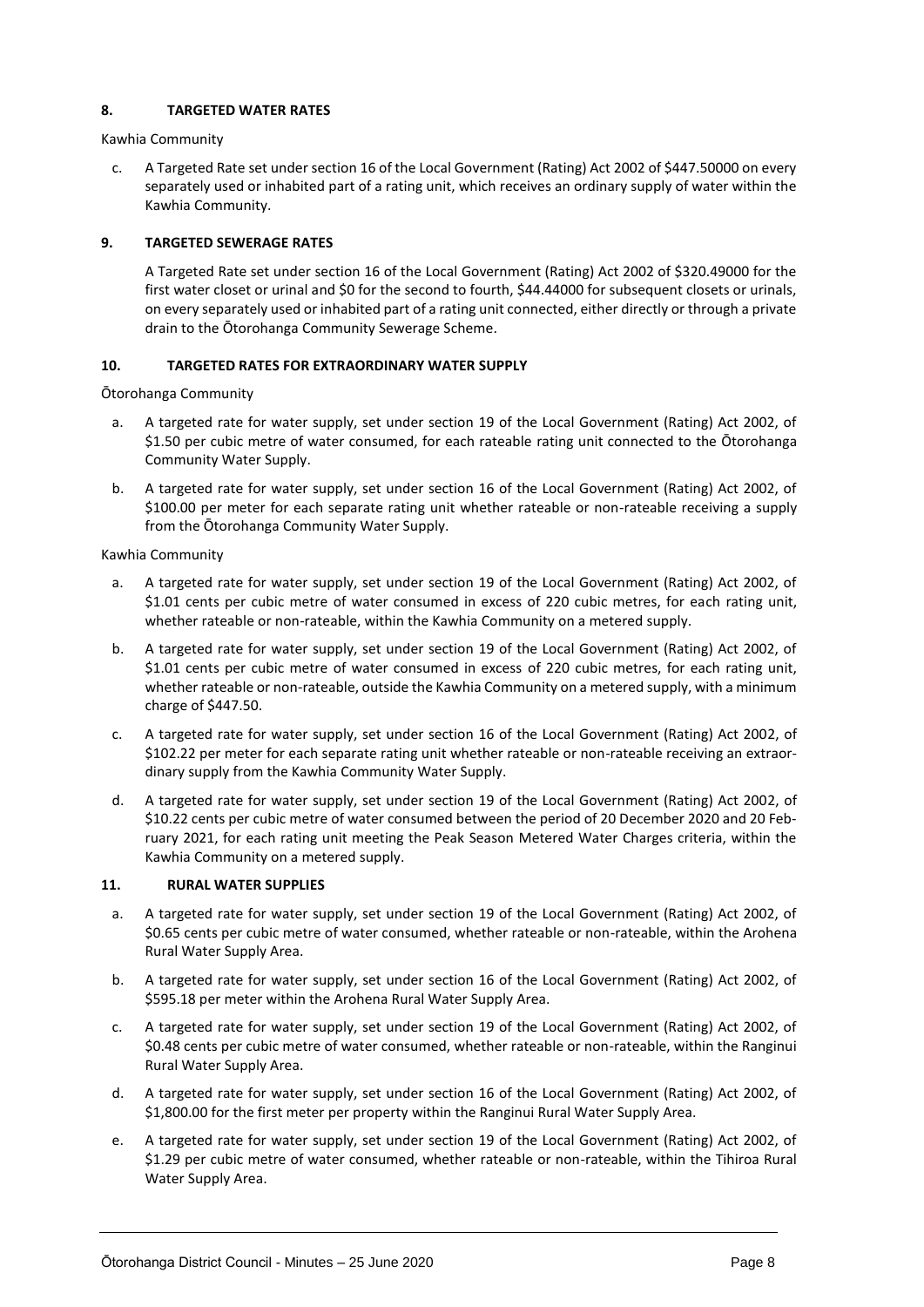- f. A targeted rate for water supply, set under section 16 of the Local Government (Rating) Act 2002, of \$500.00 per meter within the Tihiroa Rural Water Supply Area.
- g. A targeted rate for water supply, set under section 19 of the Local Government (Rating) Act 2002, of \$0.80 cents per cubic metre of water consumed, whether rateable or non-rateable, within the Waipa Rural Water Supply Area.
- h. A targeted rate for water supply, set under section 16 of the Local Government (Rating) Act 2002, of \$200.00 per meter within the Waipa Rural Water Supply Area

**That** the Council adopt the definitions for its differential categories set out in the funding impact statement contained in the 2020/21 Annual Plan as its differential rating categories for the year.

**That** with the exception of water by meter charges for those connected to the Ōtorohanga Community Water Supply, all rates will be payable in two equal instalments with the due dates for payment being:

| Instalment One | 28 August 2020  |
|----------------|-----------------|
| Instalment Two | 29 January 2021 |

**That** water by meter charges for those connected to the Ōtorohanga Community Water Supply, will be payable in four instalments with the due dates for payment being:

| Instalment One   | 20 November 2020 |
|------------------|------------------|
| Instalment Two   | 20 February 2021 |
| Instalment Three | 20 May 2021      |
| Instalment Four  | 20 August 2021   |

**That** the Council apply the following penalties as follows:

a. A charge of 5 percent on so much of any instalment, excluding metered water charges, that has been assessed after 1 July 2020 and which is unpaid after the due dates below:

| Instalment One | 25 September 2020 |
|----------------|-------------------|
| Instalment Two | 26 February 2021  |

b. A charge of 5 percent on so much of any metered water charges, excluding for those connected to the Ōtorohanga Community Water Supply, that have been assessed after 1 July 2020 and which is unpaid after the due dates below:

| Instalment One | 25 September 2020 |
|----------------|-------------------|
| Instalment Two | 26 February 2021  |

c. A charge of 5 percent on so much of any metered water charges for those connected to the Ōtorohanga Community Water Supply, that have been assessed after 1 July 2020 and which is unpaid after the due dates below:

| Instalment One   | 20 November 2020 |
|------------------|------------------|
| Instalment Two   | 20 February 2021 |
| Instalment Three | 20 May 2021      |
| Instalment Four  | 20 August 2021   |

- d. A charge of 5 percent on so much of any rates, excluding metered water charges, assessed before 1 July 2020 that remain unpaid on 1 August 2020
- e. A further amount of 5 percent on any rates, excluding metered water charges, to which a penalty has been added under (d) if rates remain unpaid on 1 February 2021.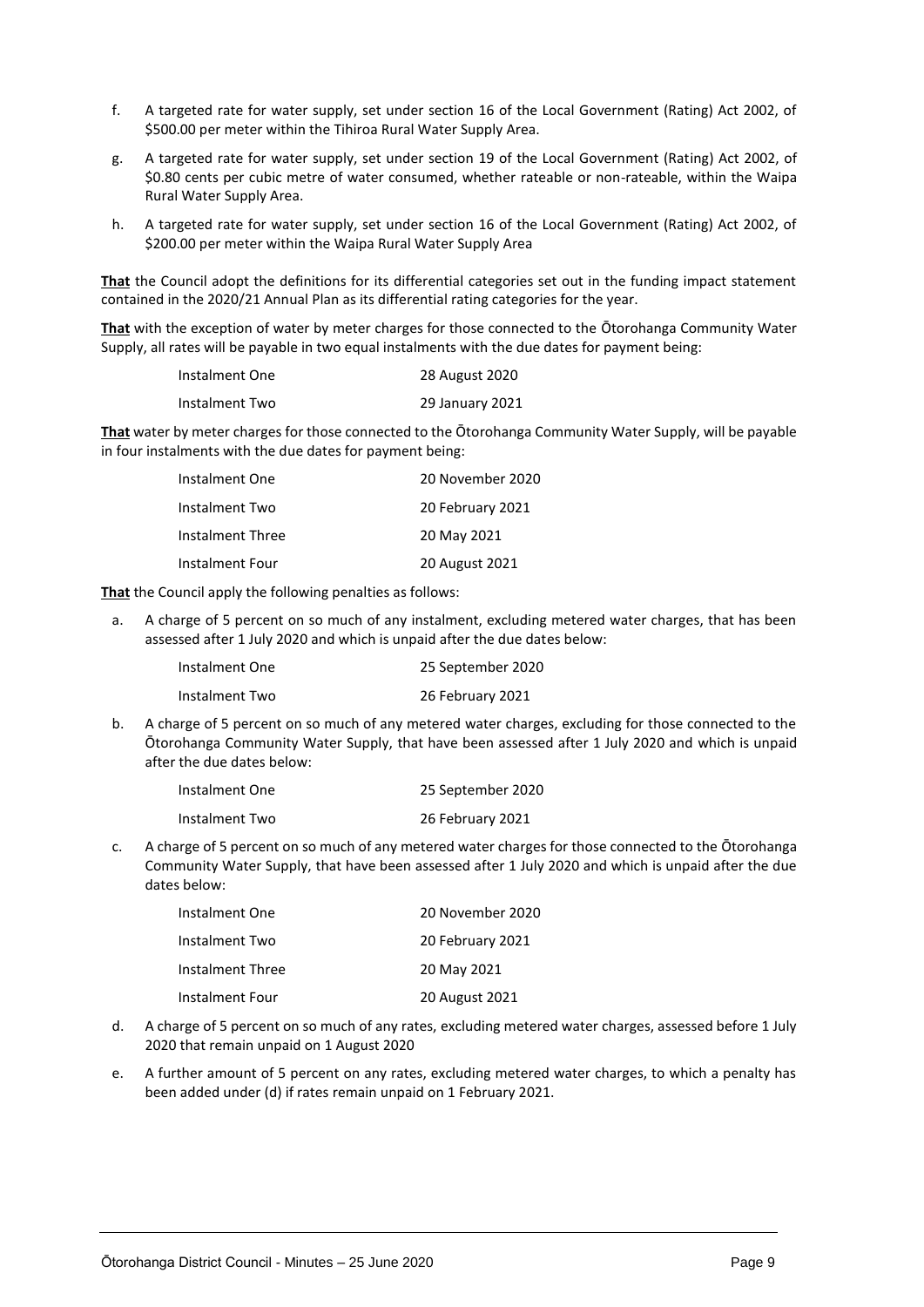**That** rates shall be payable at any of the following places:

- a. The council offices, 17 Maniapoto Street, Ōtorohanga
- b. Using online banking or direct debit facilities established by the Council

#### **COUNCILLOR JOHNSON / COUNCILLOR CHRISTISON**

#### **ITEM 87 KAWHIA WATER SUPPLY FUTURE PROOFING – AQUIFER ASSESSMENT**

The Group Manager Engineering referred members to his report and asked if there were any questions on it's content.

#### **Resolved** that

- 1. Council approve funding 25% of the cost of the aquifer assessment of the Kawhia and surrounding aquifers being the amount of \$17 840.75 allocated to the cost center for the Kawhia Water Supply.
- 2. Council notes that this expenditure is not budgeted for however there is a surplus of \$100,000 in the Kawhia Water Supply account that this would be funded from.

#### **COUNCILLOR JEFFRIES / COUNCILLOR WILLIAMS**

#### **ITEM 88 PLANNING REPORT FOR JANUARY TO MARCH 2020**

The Group Manager Environment referred members to his report and asked whether there were any questions on it's content.

**Resolved** that the Planning Report for January to March 2020 be received.

#### **HIS WORSHIP / COUNCILLOR JOHNSON**

#### **ITEM 89 ANIMAL CONTROL OFFICER REPORT FOR JANUARY TO MARCH 2020**

The Group Manager Environment referred members to his report and asked whether there were any questions on its content.

**Resolved** that the report submitted by the Group Manager Environment on Dog and Animal Control activities for the third quarter of the 2019/2020 financial year be received.

#### **COUNCILLOR JEFFRIES / COUNCILLOR FERGUSON**

#### **COUNCILLOR UPDATE**

COUNCILLOR KLOS

- Rural Intersection Lighting in particular Seafund/Lethbridge Roads
- Funds for rural sports activities

COUNCILLOR FERGUSON

 Recent Grant and Awards Committee meeting in respect to the Creative Communities Scheme – Grant for Young Animators to be held at the Ōtorohanga Club during the School Holidays.

#### COUNCILLOR CHRISTISON

- Attended the Ōtorohanga District Development Board meeting.
- Attended the Health and Welfare support meeting no rise in domestic violence during lockdown.

#### COUNCILLOR WILLIAMS

 WCDEDM Group Controller sent an email providing an update on the intended expansion of Managed Isolation Facilities. He included the planned use of two Hotels in Hamilton and the continued use of a Hotel in Rotorua.

It will require support from Waikato CDEM Group Managers, primarily from the full time CDEM staff, at this stage, not local staff.